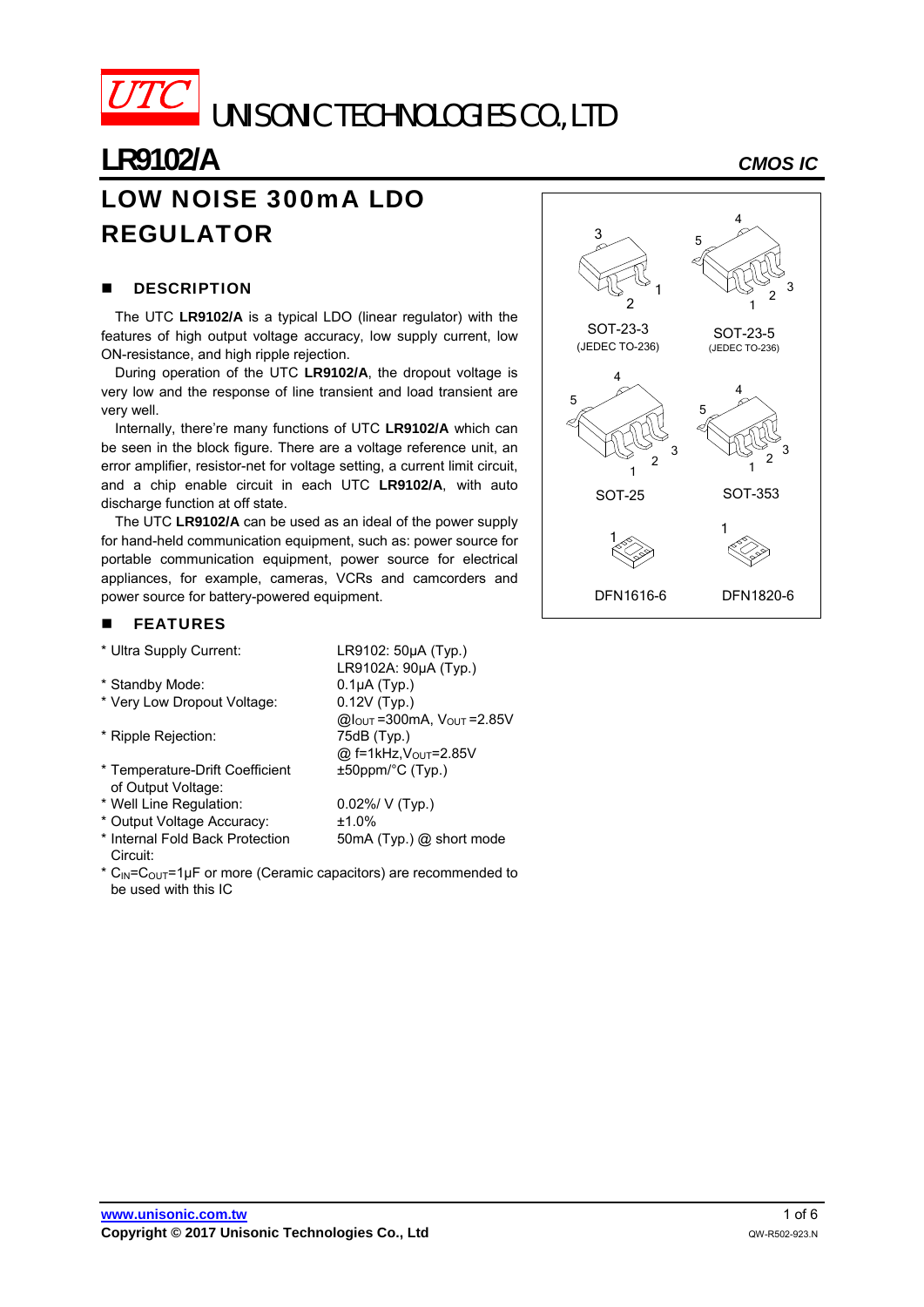## **DE ORDERING INFORMATION**

| <b>Ordering Number</b>                                     |                        |  |           |                  |  |
|------------------------------------------------------------|------------------------|--|-----------|------------------|--|
| Lead Free                                                  | Halogen Free           |  | Package   | Packing          |  |
| LR9102L-xx-AE2-R                                           | LR9102G-xx-AE2-R       |  | SOT-23-3  | <b>Tape Reel</b> |  |
| LR9102L-xx-AE5-R                                           | LR9102G-xx-AE5-R       |  | SOT-23-5  | Tape Reel        |  |
| LR9102L -xx-AF5-R                                          | LR9102G -xx-AF5-R      |  | SOT-25    | <b>Tape Reel</b> |  |
| LR9102L-xx-AL5-R                                           | LR9102G-xx-AL5-R       |  | SOT-353   | <b>Tape Reel</b> |  |
| LR9102L-xx-K06-1616-R                                      | LR9102G-xx-K06-1616-R  |  | DFN1616-6 | Tape Reel        |  |
| LR9102L-xx-K06-1820-R                                      | LR9102G-xx-K06-1820-R  |  | DFN1820-6 | <b>Tape Reel</b> |  |
| LR9102AL-xx-AE2-R                                          | LR9102AG-xx-AE2-R      |  | SOT-23-3  | Tape Reel        |  |
| LR9102AL-xx-AE5-R                                          | LR9102AG-xx-AE5-R      |  | SOT-23-5  | Tape Reel        |  |
| LR9102AL -xx-AF5-R                                         | LR9102AG -xx-AF5-R     |  | SOT-25    | Tape Reel        |  |
| LR9102AL-xx-AL5-R                                          | LR9102AG-xx-AL5-R      |  | SOT-353   | <b>Tape Reel</b> |  |
| LR9102AL-xx-K06-1616-R                                     | LR9102AG-xx-K06-1616-R |  | DFN1616-6 | Tape Reel        |  |
| LR9102AL-xx-K06-1820-R                                     | LR9102AG-xx-K06-1820-R |  | DFN1820-6 | <b>Tape Reel</b> |  |
| xx: Output Voltage, refer to Marking Information.<br>Note: |                        |  |           |                  |  |
| $PQ102AG$ -yy- $\Delta$ F2-R                               | $(1)$ R: Tape Reel     |  |           |                  |  |

| LRYIUZAG-XX-AEZ-R       | UULL LADE LIGGI                                 |
|-------------------------|-------------------------------------------------|
| (1)Packing Type         | (2) AE2: SOT-23-3, AE5: SOT-23-5, AF5: SOT-25,  |
| (2) Package Type        | AL5: SOT-353, K06-1616: DFN1616-6,              |
| (3) Output Voltage Code | K06-1820: DFN1820-6                             |
| (4) Green Package       | (3) xx: refer to Marking Information            |
|                         | (4) G: Halogen Free and Lead Free, L: Lead Free |
| (5) Supply Current      | (5) refer to ELECTRICAL CHARACTERISTICS         |
|                         |                                                 |

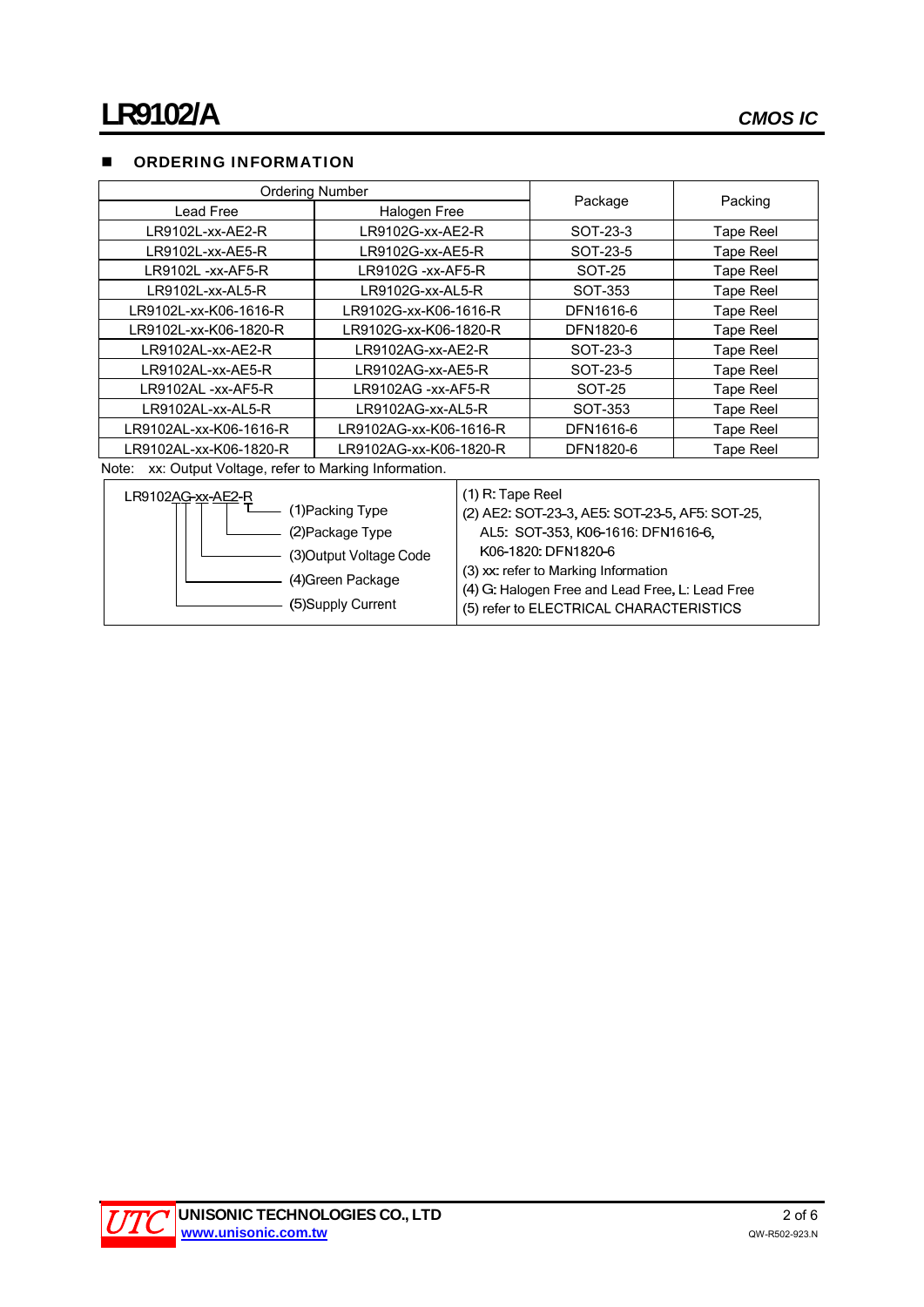## **MARKING INFORMATION**



#### **PIN CONFIGURATION**





DFN1616-6

Ιú.

DFN1820-6





**PIN DESCRIPTION** 

|          | PIN NO.                       |           |           |                 | <b>DESCRIPTION</b>                                |  |
|----------|-------------------------------|-----------|-----------|-----------------|---------------------------------------------------|--|
| SOT-23-3 | SOT-23-5<br>SOT-25<br>SOT-353 | DFN1616-6 | DFN1820-6 | <b>PIN NAME</b> |                                                   |  |
| 3        |                               |           | 5, 6      | $V_{IN}$        | Input Pin                                         |  |
|          | 2                             | 2         |           | <b>GND</b>      | Ground Pin                                        |  |
|          | 3                             |           |           | <b>CE</b>       | Chip Enable Pin. Active when this Pin<br>is high. |  |
|          | 4                             | 5.6       |           | <b>NC</b>       | No Connection                                     |  |
| ◠        | 5                             |           | 1, 2      | <b>VOUT</b>     | Output Pin                                        |  |

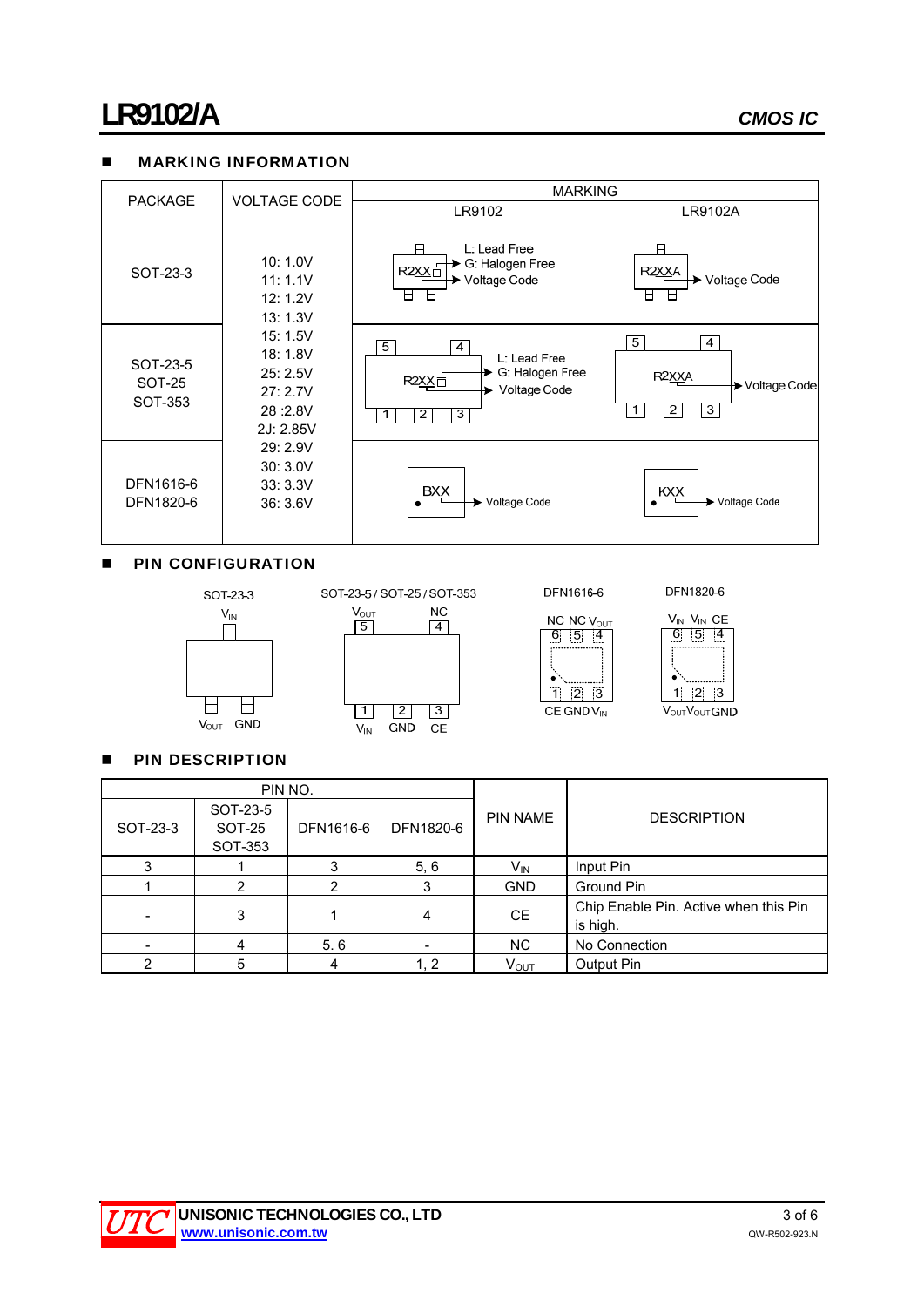## **BLOCK DIAGRAM**



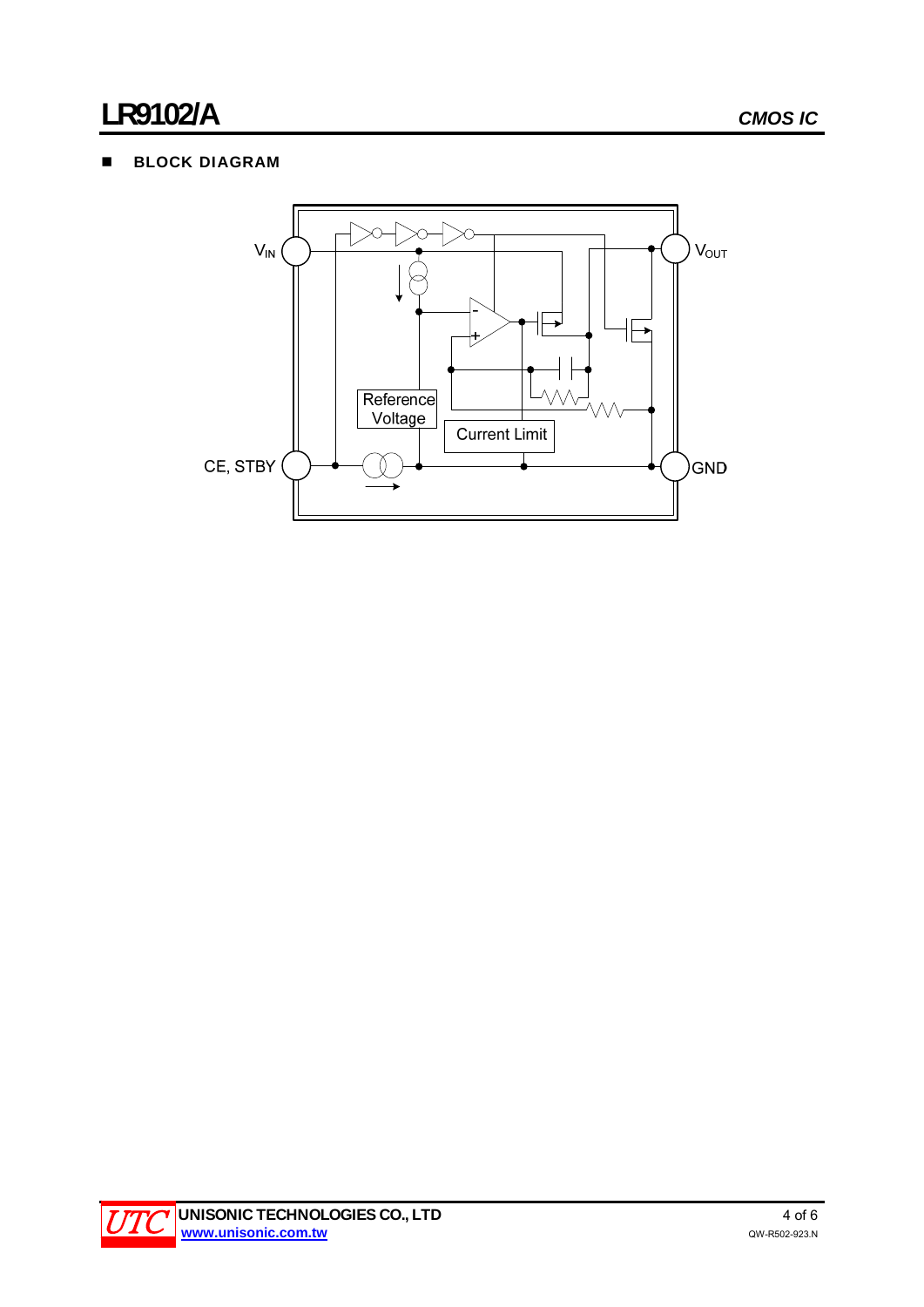## **ABSOLUTE MAXIMUM RATING**

| <b>PARAMETER</b>             |                 | <b>SYMBOL</b>             | <b>RATINGS</b>           | <b>UNIT</b> |
|------------------------------|-----------------|---------------------------|--------------------------|-------------|
| Input Voltage                |                 | V <sub>IN</sub>           | 6                        |             |
| Input Voltage (CE Pin)       |                 | $V_{CE}$                  | 6                        | V           |
| Output Voltage               |                 | V <sub>OUT</sub>          | $-0.3 \sim V_{IN} + 0.3$ |             |
| <b>Output Current</b>        |                 | $I_{\text{OUT}}$          | 400                      | mA          |
|                              | SOT-23-3        |                           | 280                      | mW          |
|                              | SOT-23-5/SOT-25 |                           |                          | mW          |
| Power Dissipation            | SOT-353         | $P_D$                     | 300                      |             |
|                              | DFN1616-6       |                           | 100                      | mW          |
|                              | DFN1820-6       |                           | 138                      | mW          |
| Junction Temperature         |                 | TJ                        | $+125$                   | $^{\circ}C$ |
| <b>Operating Temperature</b> |                 | T <sub>OPR</sub>          | $-40 - +85$              | $^{\circ}C$ |
| Storage Temperature          |                 | $\mathsf{T}_{\text{STG}}$ | $-55 - +125$             | °C          |

Note: Absolute maximum ratings are those values beyond which the device could be permanently damaged. Absolute maximum ratings are stress ratings only and functional device operation is not implied.

## **ELECTRICAL CHARACTERISTICS**

 $(T_A=25^{\circ}C, V_N=Set V_{OUT}+1V, I_{OUT}=1mA, C_1=C_0=1\mu F$ , unless otherwise specified)

| <b>PARAMETER</b>                           |      | <b>SYMBOL</b>                 | <b>TEST CONDITIONS</b>                                                  |                               | <b>MIN</b> | <b>TYP</b> | <b>MAX</b>     | <b>UNIT</b> |  |
|--------------------------------------------|------|-------------------------------|-------------------------------------------------------------------------|-------------------------------|------------|------------|----------------|-------------|--|
| Output Voltage                             |      | <b>VOUT</b>                   |                                                                         | $V_{OUT}$ > 2.0V              | ×0.99      |            | ×1.01          | $\vee$      |  |
|                                            |      |                               | $V_{IN}$ = Set $V_{OUT}+1V$                                             | $V_{OUT} \leq 2.0V$           | $-20$      |            | $+20$          | mV          |  |
| Input Voltage                              |      | $V_{\text{IN}}$               |                                                                         |                               |            |            | 6              | $\vee$      |  |
| Load Regulation                            |      | $\Delta V_{OUT}$              | 1mA≤l <sub>OUT</sub> ≤150mA                                             |                               |            | 20         | 40             | mV          |  |
| <b>Output Current</b>                      |      | $I_{\text{OUT}}$              |                                                                         |                               | 300        |            |                | mA          |  |
|                                            |      |                               |                                                                         | LR9102                        |            | 50         | 90             | μA          |  |
| <b>Supply Current</b>                      |      | $I_{SS}$                      | $I_{\text{OUT}} = 0A$                                                   | LR9102A                       |            | 90         | 130            | μA          |  |
| Supply Current (Standby)                   |      | $I_{ST-BY}$                   | $V_{CE} = 0V$                                                           |                               |            | 0.1        | $\overline{2}$ | μA          |  |
| <b>Short Current Limit</b>                 |      | <b>ILIMIT</b>                 | $V_{\text{OUT}} = 0V$                                                   |                               | 50         |            | mA             |             |  |
| CE Pull-down Current                       |      | $I_{PD}$                      |                                                                         |                               |            | 0.3        |                | μA          |  |
|                                            | High | V <sub>CEH</sub>              |                                                                         |                               | 1.2        |            |                | V           |  |
| CE Input Voltage                           | Low  | <b>V<sub>CEL</sub></b>        |                                                                         |                               |            |            | 0.3            | $\vee$      |  |
| <b>Output Noise</b>                        |      | eN                            | $B_W$ =10Hz to 100kHz, $I_{OUT}$ =30mA                                  |                               |            | 30         |                | µVrms       |  |
|                                            |      | <b>RR</b>                     | f=1kHz, Ripple 0.2V <sub>P-P</sub>                                      |                               |            |            |                |             |  |
| <b>Ripple Rejection</b>                    |      |                               | V <sub>IN</sub> =Set V <sub>OUT</sub> +1V, I <sub>OUT</sub> =30mA       |                               |            | 75         |                | dB          |  |
|                                            |      |                               | (In case that $V_{OUT} = 2.0V$ , $V_{IN} = 3V$ )                        |                               |            |            |                |             |  |
|                                            |      |                               |                                                                         | 1.0V ≤ $V_{OUT}$ < 1.2V       |            | 0.60       | 1.00           |             |  |
|                                            |      | $V_D$                         | $I_{\text{OUT}} = 300 \text{mA}$                                        | 1.2V ≤ $V_{OUT}$ < 1.5V       |            | 0.38       | 0.70           |             |  |
|                                            |      |                               |                                                                         | 1.5V ≤ $V_{OUT}$ < 1.7V       |            | 0.30       | 0.40           |             |  |
| Dropout Voltage                            |      |                               |                                                                         | 1.7V ≤ $V_{OUT}$ < 2.0V       |            | 0.20       | 0.28           | V           |  |
|                                            |      |                               |                                                                         | 2.0V ≤ $V_{OUT}$ < 2.5V       |            | 0.17       | 0.24           |             |  |
|                                            |      |                               |                                                                         | 2.5V ≤ $V_{OUT}$ < 2.8V       |            | 0.14       | 0.20           |             |  |
|                                            |      |                               |                                                                         | 2.8V ≤ $V_{\text{OUT}}$ ≤5.0V |            | 0.12       | 0.19           |             |  |
| Line Regulation                            |      | $\Delta V_{\text{OUT}}$       | 1.0V≤V <sub>OUT</sub> ≤4.0V, V <sub>SET</sub> +0.5V≤V <sub>IN</sub> ≤5V |                               |            |            | 0.10           | %N          |  |
|                                            |      | $\Delta V_{IN}$               | 4.0V <v<sub>OUT≤5.0V, V<sub>SET</sub>+0.5V≤V<sub>IN</sub>≤6.5V</v<sub>  |                               |            | 0.02       |                |             |  |
| Output Voltage Temperature<br>Coefficient  |      | $\Delta V_{\text{OUT}}$<br>ΔТ | -40°C ≤ T <sub>OPR</sub> ≤ 85°C                                         |                               |            | ±50        |                | ppm/°<br>C  |  |
| Low Output Nch Tr.<br><b>ON Resistance</b> |      | $R_{LOW}$                     | $V_{IN} = 4.0$ . $V_{CF} = 0V$                                          |                               |            | 70         |                | Ω           |  |